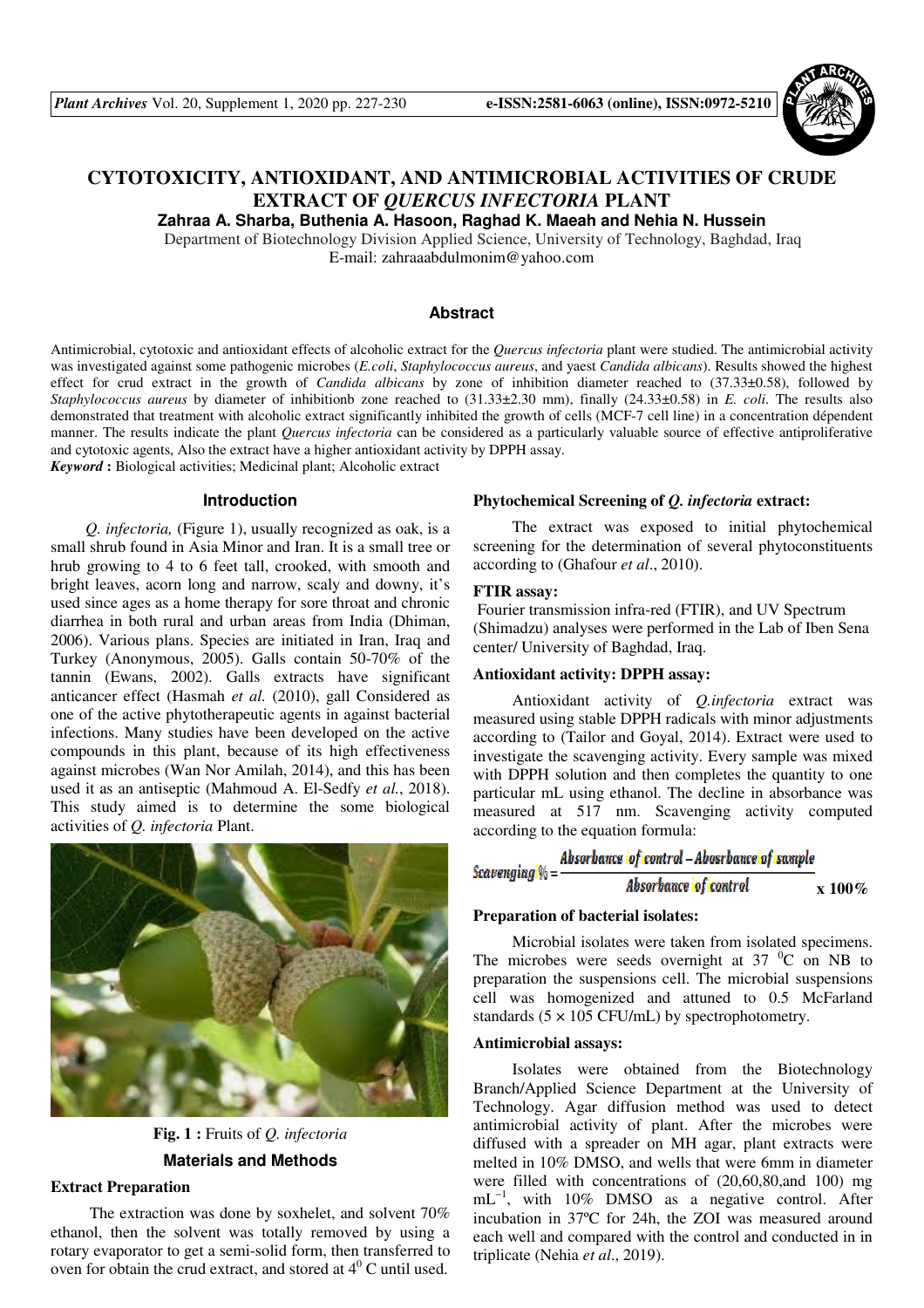## **Radical scavenging activity of** *Q. infectoria* **plant:**

## **Detection of the toxicity: Maintenance of cell cultures:**

Lung cancer cell line (Al-Shammari *et al.,* 2015). were took from the Iraq biotech CBU and preserved in RPMI-1640 enhanced by 10% Fetal bovine, 100 units/mL penicillin, and 100 µg/mL streptomycin. Cells were passaged using Trypsin-EDTA reseeded at 50% confluence twice a week, and incubated at 37 °C.

### **Cytotoxic Activity:**

 This assay was done according to (Al-Shammari *et al*, 2016).

## **Statistical Analysis**

All of the tests were conducted in triplicate. Data were reported as means ± standard deviation.

#### **Results and Discussion**

#### **Preliminary Phytochemical Screening of plant extract**:

 Preliminary Phytochemical Screening of *Q.infectoria* extract Based on the preliminary screening, Terpenoids, Steroids, and Glucosides were absent. Color change such as dark green color indicates presence of tannins and phenolics, reddish brown interface (terpenoids and glycosides), greenish (steroids), yellow to colorless (flavonoids) respectively. Formation of precipitate such as red precipitate indicates presences of phlobatannins or reducing sugar, yellow or reddish brown (alkaloids) and yellow precipitate (flavonoids) while persistence of frothing indicates presences of saponins (Table1). Results in (Figure 2) showed that the high severe, band  $(-3223cm^{-1})$ , which signify refer to  $(OH)$  groups, band of  $1705.07 \text{cm}^{-1}$  that refer to C=O group . Also bands of  $(1614 \text{cm}^{-1}, 1537 \text{cm}^{-1})$  refer to amine and nitrate group, bands of (  $1450.47$ cm<sup>-1</sup>) that refer to presence of C-H alkenes group. Band of  $1207.44 \text{cm}^{-1}$  refer to C-O group. bands of  $(1087 \text{ cm}^{-1})$  that refer to chloride groups, 2727.35 cm<sup>-1</sup> that refer to O-H stretch group , the band 1539.20 cm<sup>-1</sup> that refer to N-H amide (Whittaker , 2000).

**Table 1 :** Phytochemical Screening of *Q.infectoria plants* 

| Sample Q. infectoria | <b>Constituent</b>              |
|----------------------|---------------------------------|
| $\pm$                | <b>Tannins</b>                  |
| ┿                    | Saponins                        |
| $\pm$                | Phenolic compounds              |
| $\pm$                | Phenol                          |
|                      | Terpenoids                      |
|                      | <b>Steroids</b>                 |
|                      | Glucosides                      |
| $\div$               | Alkaloids Wagner's test         |
| $\pm$                | Flavonoids Ferric chloride test |
| $\pm$                | Volatile oil                    |
| ┿                    | Comarines                       |
|                      | Resins                          |



**Fig. 2 :** FTIR test to *Q. infectoria* gall extract

#### **Evaluation of Antimicrobial activity:**

*Q. infectoria* extracts effects was studied against three types of pathogenic microbes. The effects of ethanolic extract were varied on the growth of pathogenic microbes. Highest effect observed on the growth of *C. albicans* by zone of inhibition reached to  $(37.3333 \pm 0.58 \text{ mm})$ , followed by *S.aureus* (31.33±2.30mm), finally in *E. coli* with a diameter of zone of inhibition that reached to  $(24.33 \pm 0.58)$ , (Figure 3) and Table 2).

**Table 2 :** The effect of crud extract against some pathogenic microbes each value represents the mean  $\pm$  SD of 3 trials.

| <b>Microorganisms</b> | Concentrations $\mu$ g / ml <sup>-1</sup> |                  |                  |                  |  |
|-----------------------|-------------------------------------------|------------------|------------------|------------------|--|
|                       | 100                                       | 80               | 60               | 40               |  |
| E. coli               | $24.33 \pm 0.58$                          | $27.33 \pm 0.58$ | $19.33 \pm 0.58$ | $17.33\pm0.58$   |  |
| <i>S.aureus</i>       | $31.33 \pm 2.30$                          | $34.33 \pm 1.15$ | $26.66 \pm 0.58$ | $24.00 \pm 1.73$ |  |
| C. albicans           | $37.33 \pm 0.58$                          | $35.33 \pm 0.58$ | $32.33 \pm 0.58$ | $28.33\pm0.58$   |  |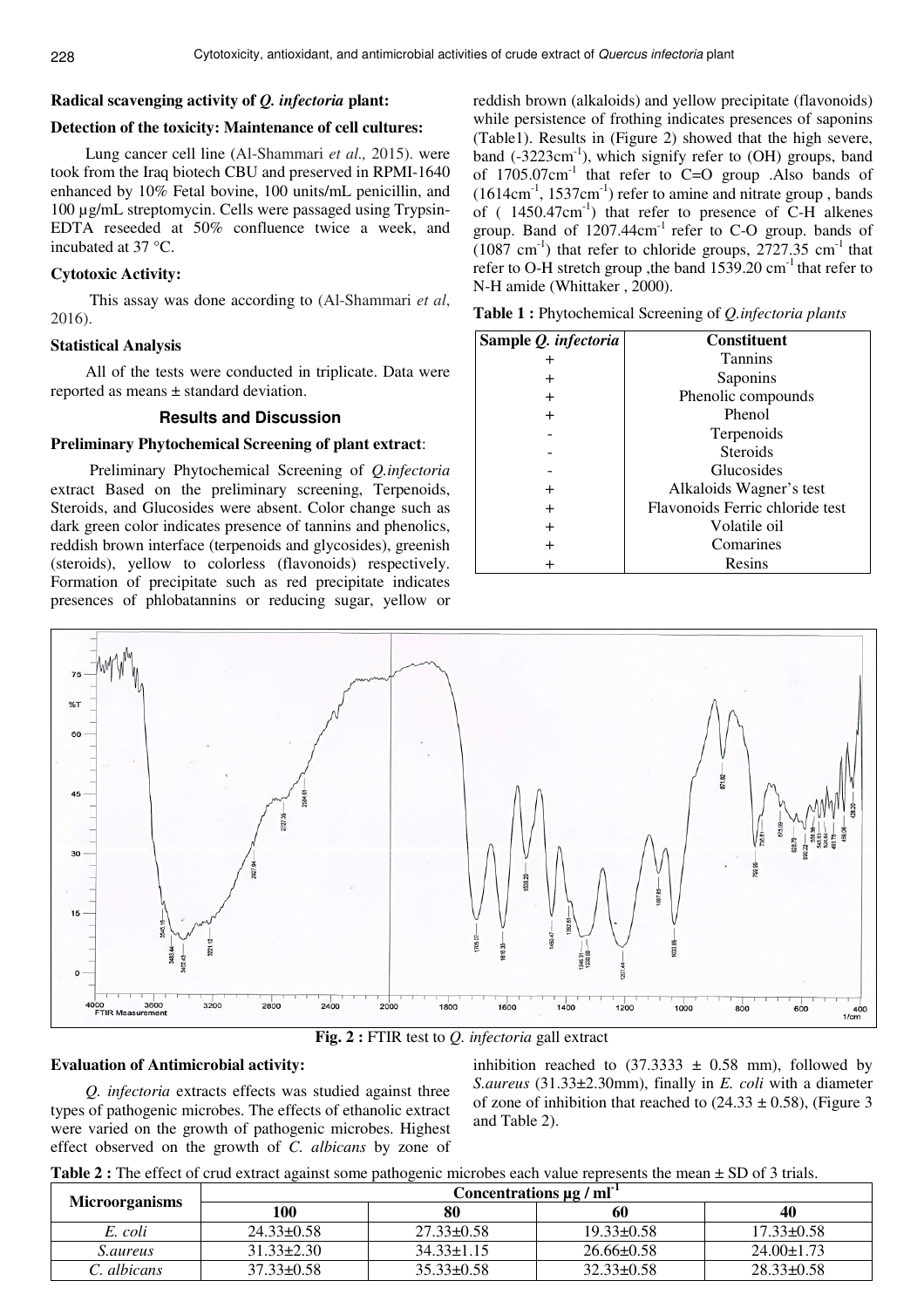

**Fig. 3 :** Antimicrobial activity of *Q.infectoria* alcoholic extract toward. A- *E.coli,* B- *S.aureus* , and C - *C.albicans*

Tannins attend as natural protection device towards infections, also can be used in some inflammatory settings (Adel and Muhammed, 2010). The antimicrobial activity is mostly due to the occurrence of tannin which is the main component present in this plant, It is a hydrophilic composite frequently produce by hydrophilic organic solvent and prevents the growth of microbes by producing molecules with microbial enzymes complex, changing the bacterial metabolism by inhibition the oxidative phosphorylation and decreasing iron conc. through precipitation with various nitrogen containing the protein groups (Scalbert, 1991).

#### **Antioxidant activity**

DPPH assay estimates the hydrogen-donating capability of the chain-breaking antioxidants, that are able to offer H<sup>+</sup> to free radicals, leading to nontoxic kind and inhibition of the propagation point of lipid oxidation. The antioxidant activity of gall extract as a scavenger of the DPPH<sup>+</sup> radical due to reduction in these radicals (Figure 4) which shows free radical scavenging characteristics exhibited by *Q.infectoria* plant**.** Extract thus indicates its ability to interact and neutralize free radicals, thus preventing them from causing damage. This implies that *Q. infectoria* plant can be used as dietary supplements for the prevention of diseases such as cancer. Antioxidants also have many industrial uses, such as preservers in food and cosmetics. (Dabelstein *et al.*, 2007).



**Fig. 4 :** The antioxidant activity of Q*. infectoria* plant

#### **Anticancer activity:**

 The cytotoxic activity was examined as shown in (Figure 5). Our results showed the *Q. infectoria* substance to prevent proliferation of tumer cells and its conc. dependent manner. Results illustrated treatment of the cells with *Q. infectoria* significantly reduce the growth of cells in a concentration dependent manner. The results indicate that *Q. infectoria* is considered to be a source of effective antiproliferative, also cytotoxic agents. Crud extract of *Q. infectoria* is able to killing tumor cells in the human body by inhibiting and inducing apoptosis effects. In this study, the anti-tumor effect of lung cancer cells was investigated using the crude alcoholic extract of clove plant. Drugs of anticancer exert their antitumor effects against cancer cells by inducing apoptosis that is an significant phenomenon in cancer chemotherapy (Ghassan *et al.*, 2013). Compared to the control nuclei, crud extract treated cells showed condensed and fragmented nuclei. It was observed that level of apoptotic cell death was maximum. Our results supports the medical usage of these plant which owns both important antimicrobial, also the effects on the cancer cell line suggested that it could be used in avoidance of cancer (Aggarwal and Shishodia, 2006). Tumor is one of the most important reasons of death in the world. Resistance to the drugs used as anticancer therapies has been recently shown which highlights the urgent need to conduct further research to discover plant-derived substances that act as anticancer. Many plants, vegetables, herbs and spices might have the potential use in medicine as a source to the prevention of cancer, which necessitates further studies of these plants to know their biological properties and therapeutic potential (Salomons *et al*., 1999).